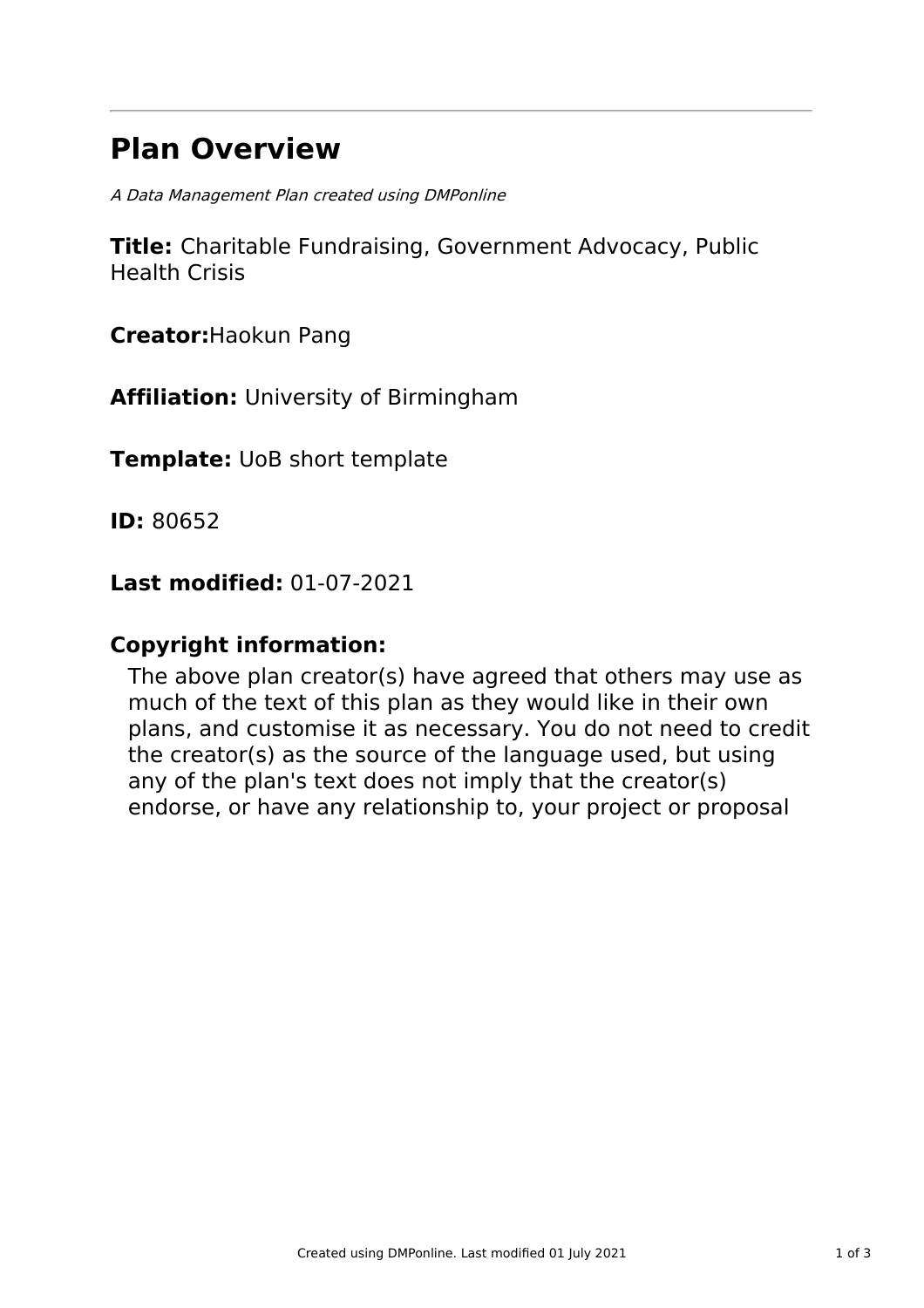# **Charitable Fundraising, Government Advocacy, Public Health Crisis**

### **Data description**

### **What types of data will be used or created?**

### 1. Charity In China

The main data set we apply comes from a governmental administration platform, namely Charity In China. We now give a brief introduction to this data set. And we provide more detail demonstration and some basic description statistics in our Appendix A.1. The data consists of three parts. It firstly records all the 10304 43 registered charitable organizations in China. It provides us with a detailed cross-sectional registration information, including the registered government; set-up date; geographical location; whether have public fundraising authorities; mission statement etc.

The second part of the data records all the public fundraising activities. And the recording system became completed and reliable since the year of 2016. In each record, we can obtain detailed information about the activities, including the beginning and ending date; mission statement; main usage and beneficiary groups of the fundraising activity; expected cost; way of disposing of the remaining donation etc.. And each public fundraising activity could be matched back with the data on charitable organization we mentioned above.

Moreover, part of public fundraising activities disclose their donation record on the platform. We can therefore track the donation received, administration cost etc. for those activities. However, unfortunately, these records are not well tracked every month. For example, some activities publish their donation record every month, but some of them only publish the record at the end of the activity. Hence, this might leads to potential "selective disclosure problem". Therefore, our empirical strategy would be mainly relied on the timing of public fundraising activity. And we would use the donation data for mechanism and further study.

In addition the the data from the administration platform of Charity In China, we also collect a large data set of donor level from more than 60 branches of Charity Federations. It compensates our research from the perspective of donor 44, recording more than 1,000,000 donation transactions. We give more information about this data set in the Appendix A.2. All the data sets mentioned above are collected by Web Crawler as introduced in the Appendix A.4.

### **How will the data be structured and documented?**

The full description of this data is shown in the appendices of the research Proposal